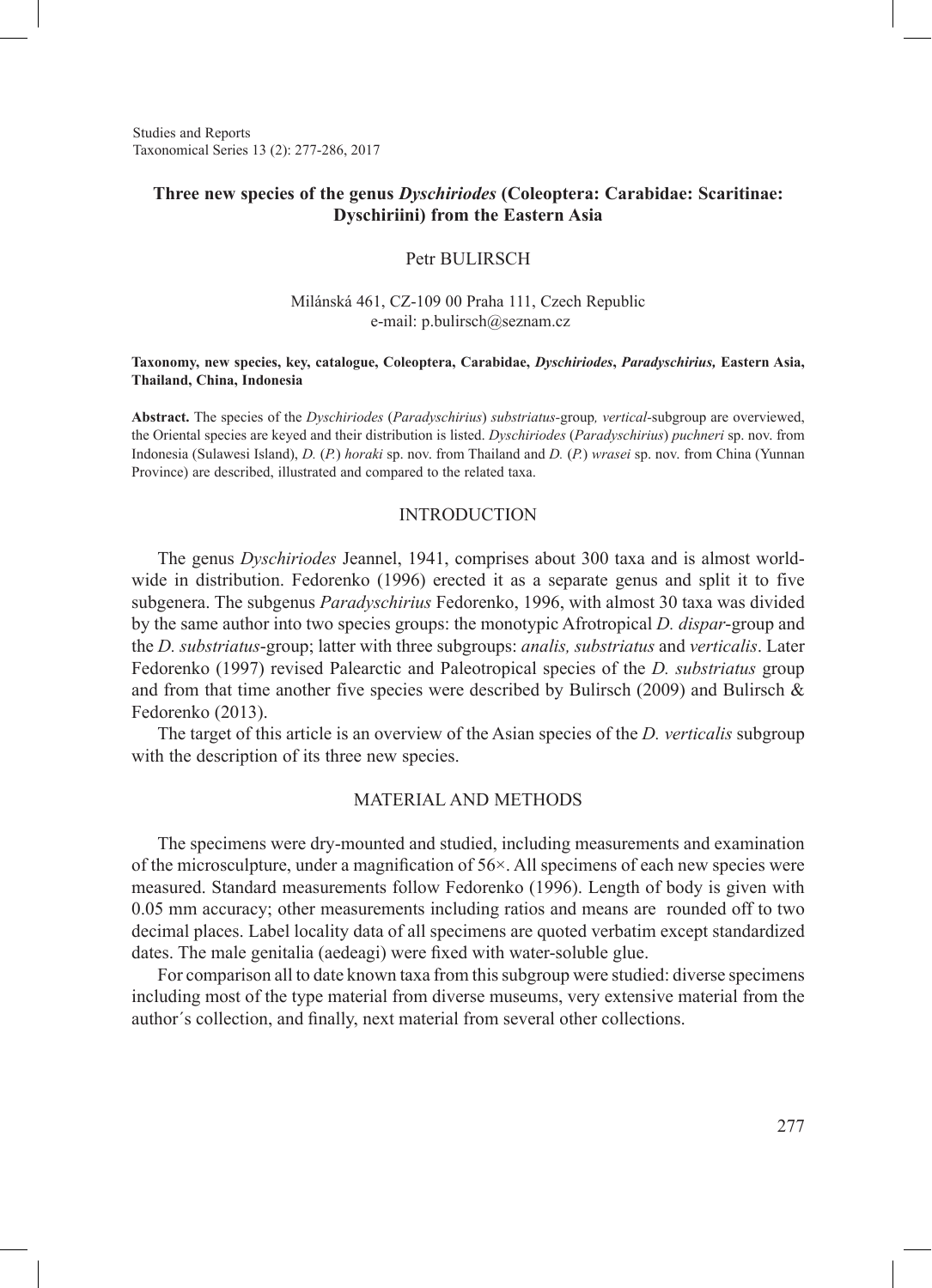- The following abbreviations are used to indicate the depository of specimens:
- ADVA Alexander Dostal collection (incl. coll. K. Kult), Vienna, Austria;
- BMNH Natural History Museum, London, Great Britain;
- DWBG David Wrase collection, Berlin, Germany;
- ISRN Institute Royal des Sciences Naturelles de Belgique, Brussels, Belgium;
- NKME Naturkunde Museum, Erfurt, Germany;
- NMPC National Museum, Praha, Czech Republic;
- PBPC Petr Bulirsch collection, Praha, Czech Republic;
- USNM National Museum of Natural History, Washington D.C., U.S.A;
- TMSA Ditsong [=Transvaal] Museum, Pretoria, South Africa;
- ZMUC Zoologisk Museum København, Copenhagen, Denmark. Other abbreviations:

ASP: apical setiferous puncture(s); BSP: basal (prescutellar) setiferous puncture(s); DSP: dorsal setiferous puncture(s); PHSP: posthumeral setiferous puncture(s); ASP: (pre)apical setiferous punctures; L: length of body; HT: holotype(s); PT: paratype(s).

## **RESULTS**

## *Dyschiriodes* **(***Paradyschirius***)** *substriatus***-group,** *verticalis***-subgroup**

Fedorenko (1996, 1997) established and precisely defined this group to include the following four species: Afrotropical *D. devroeyanus* (Burgeon, 1935) and three Oriental species: *Dyschiriodes verticalis* (Putzeys, 1878), *D. hingstoni* (Andrewes, 1929)*, D. tenuescens* (Andrewes, 1929). Fedorenko (1996) preliminary also mentioned *D. lacustris*  (Andrewes, 1929) in this subgroup with unclear status but this species is correctly omitted in Fedorenko (1997). Later Bulirsch (2009) described next two species of this subgroup: Afrotropical *D. ruthmuellerae* and Oriental *D. sabahensis,* and finally*,* Bulirsch & Fedorenko (2013) established another two Oriental species: *D. safraneki* and *D. tonkinensis*.

Species of this subgroup can be defined by the combination of the following characters:

- head with characteristic T-shaped keel, often rugose along its longitudinal part, in one species with broadly Y-shaped keel
- pronotum with not shortened lateral channel
- elytra long ovate, with striae 2-3 weakened to shortened basally, 4-5 strongly (in one species less strongly) broadened and deepened below base; with BSP, three DSP, 1-3 PHSP, 1-2 ASP
- fore tibia with moderately strongly to strongly uncinate apical spur
- median lobe of aedeagus with flagellum long, convolute to mostly more coils; larger paramere without seta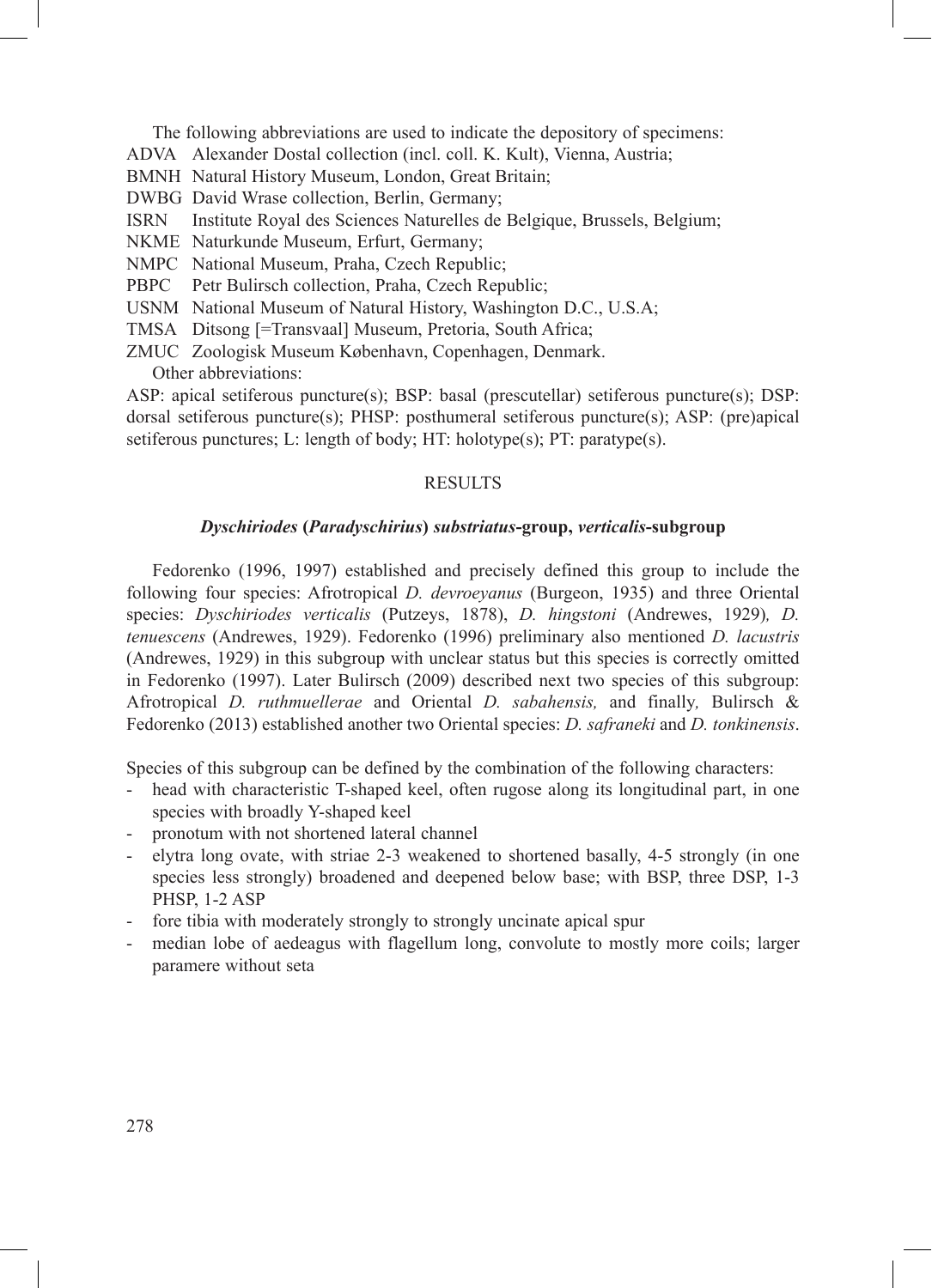## ORIENTAL SPECIES

#### *Dyschiriodes verticalis* **(Putzeys, 1878)**

*Dyschirius verticalis*: Andrewes, 1929: 402. *Dyschiriodes verticalis*: Fedorenko, 1997: 145.

**Material examined.** (1 spec.): [India], Haldwani / U.P., Champion // Compared with / Type / K. Kult, 1947 // Dyschiriodes / (Paradyschirius) / verticalis (Putz.) / det. D. Fedorenko, 2002, (ADVA); (1 spec.): NE India, Assam / Umrongso env., 700 m / 25°27´N 92°43´E, 3-8.vi.2002, M. Trýzna & P. Benda lgt., (PBPC); (1 spec.). Chabua / Assam, India / 2.x.1943 / D.E. Hardy, (USNM); (1♂, 1 spec.): C Nepal, 21-27.vii.2000 / Chitwan (Roy. Nat. Park) / Sauraha vill. env. / 27.35N 84.30 E, 166 m / David Král lgt., at light // Dyschiriodes / (Paradyschirius) / verticalis (Putz.) / det. D. Fedorenko, 2002, (PBPC); (9 spec.): Nepal, P. Narayani / Sauraha, Rapti Ufer / LF 150 m NN, 16-18.vi. / 2007, leg. M. Hartmann, J. Weipert or A. Skale / 27°34´29´´N / 84°29´55´´E, (NKME, PBPC); (1 spec.): Nepal / Pokhara / O. Mehl leg. // Zoological Museum / Copenhagen, (ZMUC).

**Distribution.** India, Nepal and according to Andrewes (1929) also Myanmar.

## *Dyschiriodes hingstoni* **(Andrewes, 1929)**

*Dyschirius hingstoni* Andrewes, 1929: 400. *Dyschiriodes hingstoni*: Fedorenko, 1997: 146.

**Type material.** Holotype: [red circle with white centre] Type. // [pr] Fyzabad / Unit. Prov., India / R.W.G. Hingston / B.M.1923-293. // [hw] Dyschirius / hingstoni Andr., Type / [printed] H.E. Andrewes det., (BMNH).

**Other material examined:** (12 spec.): Burma, Mandalay region / Bagan env.; 21°9´N 94°53´E / 10-14.+22-24.x.2014 / alt. 80 m, René Fouquè lgt., (PBPC); (1 spec.) Myanmar (Yangon) / Pegu / 60 km NNE Yangoon / 17°19´N 96°28´E, lux, 22.xi.2003, M. Hornburg, (DWBG); N Laos / 10 km N Luang Prabang / Mekong riv. (240 km N / Vientianne), xi.1992 / Insomsay Somsy leg., (PBPC); (1 spec.): Laos, S Udomxai Prov. / Pak Beng, 450 m / N 19°53´47´´, E 101°7´51´´ / 18-27.v.2001 / J. Kolibáč leg., (NMHB); (1 ♂, 5 spec.): [Bangladesh] East Pakistan / Dinajpur / x.1969, / Barbe, (USNM, PBPC); (2 spec.): India, Agra / Uttar Phradesh / 28.ix.1997 / Pucholt leg., (PBPC); (1 spec.): Pakistan / Lahore / vii-vii.1957 / J. Maldonado // sweeping, (USNM); (1  $\Diamond$ , 1 spec.): N India, Uttaranchal State / ca 13 km NW of Nainital / Khairna Bridge, at light / near river, 900 m / 13-17.vii.2003, Z. Kejval & M. Trýzna lgt., (PBPC); (1 spec.): NE India, xi.1997 / Assam, Pan Bari / res. forest, 1000 m // 27.08 N 94.00E / Kaziranga Wilde / Life, lg. Murzin, (PBPC); (26 spec.): India / New Delhi // [diverse data between 15.vii.1967 and 28.x.1968 / KE Gibson / light trap, (USNM, PBPC);  $(1 \text{ } \overset{\circ}{\circ} \text{, } 1 \text{ spec.})$ : India / Punjab / Murree Hills / Thobba // Compared with / Type / K. Kult, 1947 // one of them also: Dyschiriodes / (Paradyschirius) / hingstoni (Andr.), det. D. Fedorenko, 2002 (ADVA); (2 spec.): West Pakistan / Rawalpindi Umg. / Dhok Pathan, Sohan R. / b. Pindi Gheb, 31.i.1956 / Chr. Lindemann leg., (ADVA, PBPC); (1 spec.): Nepal, P. Narayani / Sauraha, Rapti Ufer / LF 150 m NN, 16-18.vi. / 2007, leg. M. Hartmann / 27°34´29´´N, 84°29´55´´E; (1 spec.): Nepal, P. Narayani / Sauraha, Rapti Ufer / LF 150 m NN, 16-18.vi. / 2007, leg. J. Weipert / 27°34´29´´N, 84°29´55´´E; (1 spec.): Nepal, P. Narayani D: / Chitwan Sauraha, Hotel / Riverside, 190 m NN / 27.vi-2.vii 2011, LF / leg. M. Hartmann / 27°34′55´´N 84°29´58´´E / M. Hartmann, (all NKME).

**Distribution.** India, Nepal, Myanmar, Bangladesh, Laos.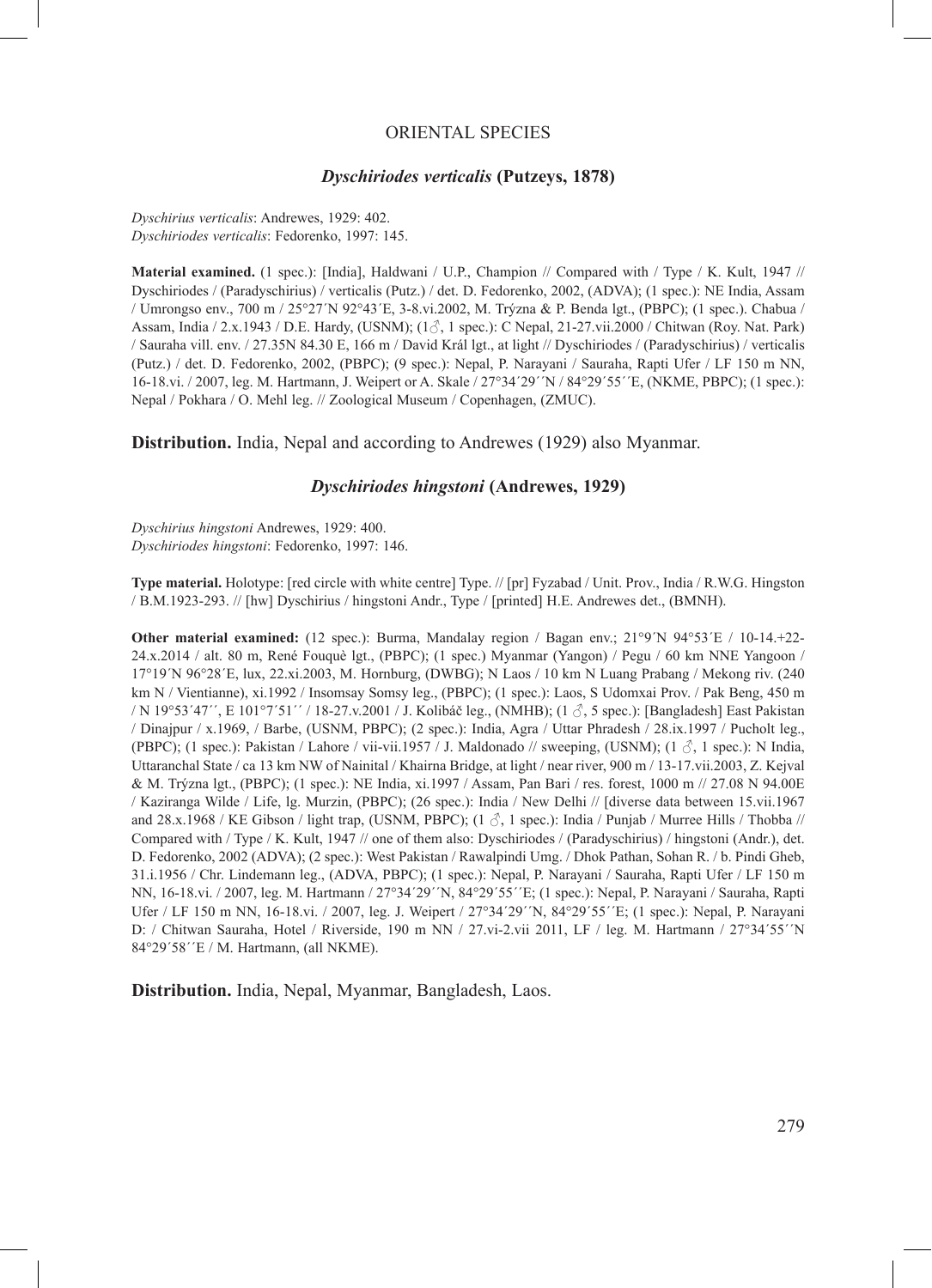## *Dyschiriodes tenuescens* **(Andrewes, 1929)**

*Dyschirius tenuescens* Andrewes, 1929: 403. *Dyschiriodes tenuescens*: Fedorenko, 1997: 146.

**Material examined.** (2 spec.): Nepal, P. Narayani / Sauraha, Rapti Ufer / LF 150 m NN, 16-18.vi. / 2007, leg. M. Hartmann or J. Weipert / 27°34′29′´N / 84°29′55′´E, (NKME, PBPC); (6 spec.): Nepal, Narayani Prov. / Sauraha SW, Rapti Ufer / 27°34´80´´N 84°29´49´´E / 18.iv.2000, leg A.Weigel, A. Skale or F. Wolf, (NKME, PBPC).

## **Distribution.** India, Nepal.

## *Dyschiriodes sabahensis* **Bulirsch, 2009**

*Dyschiriodes sabahensis* Bulirsch, 2009: 561.

**Type material examined.** Holotype: Malaysia: Sabah / 25 km E Telupid / 17.viii.1983 / at blacklight / G.F. Hevel & W.E. Steiner [leg.], (USNM). Paratypes: (15 spec.): with the same data as HT, (USNM, PBCP); (2 spec): Malaysia: Sabah: / 20 km E Telupid / 14.viii.1983 / at blacklight / G.F. Hevel & W.E. Steiner, (USNM, PBPC).

**Other material examined.** (2 spec.): Indonesia, E Kalimantan / ca. 55 km W of Balikpapan / PT Fajar Surya Swadaya / 01°18.3´S 116°21.0´E, 100 m, 24-25.+29.xi.2011 / J. Hájek, J. Schneider & P. Votruba leg., (NMPC, PBPC).

**Distrubution.** Borneo Island, its Malaysian and Indonesian part.

## *Dyschiriodes safraneki* **Bulirsch et Fedorenko, 2013**

*Dyschiriodes safraneki* Bulirsch et Fedorenko, 2013: 26.

**Type material examined.** Holotype (♂): Laos, Oudom Xay prov. / Muang Pakbong env / 4-8.v.2003 / O. Šafránek leg., (PBPC). Paratypes:  $(3 \nsubseteq \nsubseteq)$ : with the same label data as HT, (PBPC); all specimens more or less immature.

**Distrubution**. To date known only from the type locality in Laos.

## *Dyschiriodes tonkinensis* **Bulirsch et Fedorenko, 2013**

*Dyschiriodes tonkinensis* Bulirsch et Fedorenko, 2013: 27.

**Type material examined.** Holotype (♂): [Vietnam], Tonkin / Thai-nien, Banks / of Fleuve Rouge, (PBPC). Paratypes: (3 spec.): with the same label data as HT, (PBPC); (1 spec.): 'Vietnam, N (Na Hang) / 160 km NNW Hanoi / NE env. of Na Hang / 28.v-10.vi.1996, LF / 150-200 m NN, leg. A. / Napolov & I. Roma, (NKME).

**Distrubution.** To date known only from two type localities in North Vietnam.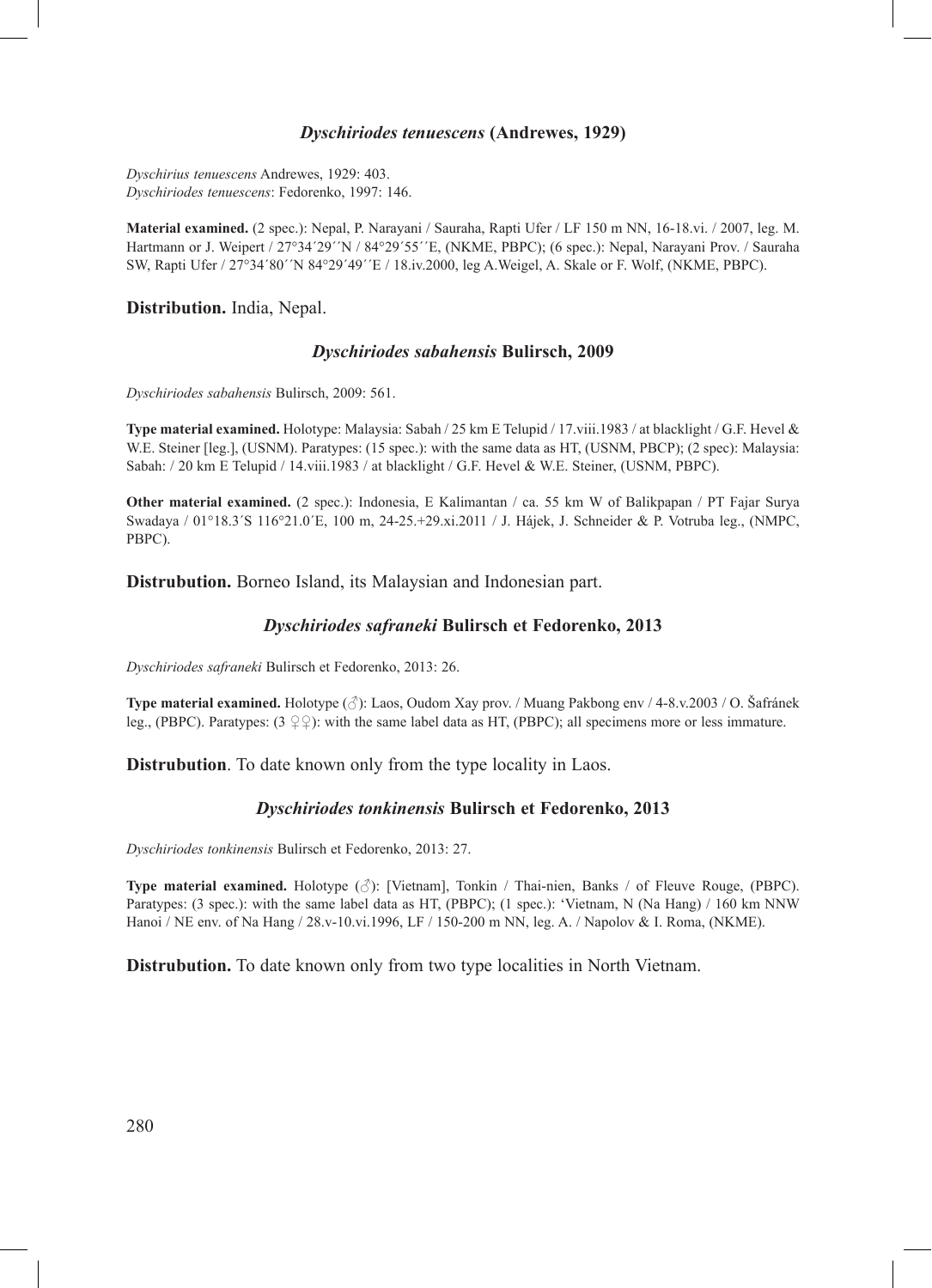## *Dyschiriodes* **(***Paradyschirius***)** *puchneri* **sp. nov.** (Fig. 1)

**Type material.** Holotype (♀): 2-Indonesien, S-Sulawesi / Enrekang, Sadang River, 46 m / S 03°34´58.4´´ E 119°45´56.5´´ / 27.vii.2015; leg. A. Puchner, (ADVA).

**Description.** Habitus as in Fig. 1. Body length 3.50 mm. Colour fuliginous, anterior part of head and elytral apex brownish translucent, surface with slight bronze metallic lustre; legs rusty red, anterior femora darker, mouth-parts and antennal base yellowish, antennae very slightly infuscate apically.

Head. Anterior margin of clypeus with distinctly protruding, rounded lateral lobes, between them almost direct, without tooth; clypeofrontal field with fine, irregular ridges on each side of long longitudinal carina adjoining transverse one anteriorly, thus forming Tshaped figure; facial sulci moderately deep, in its anterior half very broad, irregularly rugose, in posterior half narrow and moderately strongly divergent posteriorly, distance between them exceeding eye length. Vertex even and smooth, minutely micropunctate. Eyes rather large, strongly convex. Antennomeres 5-10 moniliform.

Pronotum. Strongly convex, outline regularly and strongly rounded; strongly attenuated anteriorly; 1.05 times as wide as long, 1.45 times as wide as head, broadest in second third, with blunt anterior angles. Anterior transverse impression deep, sparsely short cross-striate, especially medially; median line moderately deep, slightly shallower at middle, deeper and broader just before anterior transverse impression, lateral channel moderately broad, reflexed lateral margin distinctly surpassing postero-lateral SP. Surface glossy, minutely micropunctate.

Elytra. Long-ovate, 1.74 times as long as wide, 1.13 times as wide as pronotum, moderately broadened below humeri, broadest less than one third length from base, more strongly attenuated backwards than forwards, indistinctly concave in anterior fifth in lateral view. Base slightly oblique towards strongly prominent humeri without humeral teeth, with suture barely depressed, without basal border and tubercles. Striae 1-7 moderately deep, distinctly punctate in basal half to two thirds, punctures much smaller than width of intervals, stria 8 very fine, just traceable in middle third, striae 2 and 6-7 shallower basally, stria 3 abruptly diminish above anterior DSP, 4-5 deeper and broader below base, stria 1 entire, moderately deeply adjoining BSP, striae 2-3 almost obliterated behind posterior DSP, striae 4-7 gently longer; intervals medio-basally moderately convex, flattened apically. Three PHSP, three DSP in stria 3, two large ASP in deep apical stria.

Protibia. Apical spine broad and blunt at tip, strongly curved backwards, shorter than moderately uncinate apical spur; distal marginal tooth large, proximal one small and blunt (teeth partially abraded).

**Differential diagnosis.** *D. puchneri* sp. nov. is distinguishable from all species of this subgroups by its elytra having the striae relatively fine, diminishing latero-apically, with dense and rough punctuation combined with the presence of three PHSP and two ASP. Next differences are quoted in the key below.

**Name derivation.** Patronymic, in honour of Alfred Puchner (Grafenbach, Austria), collector of the holotype, specialist in Cerambycidae.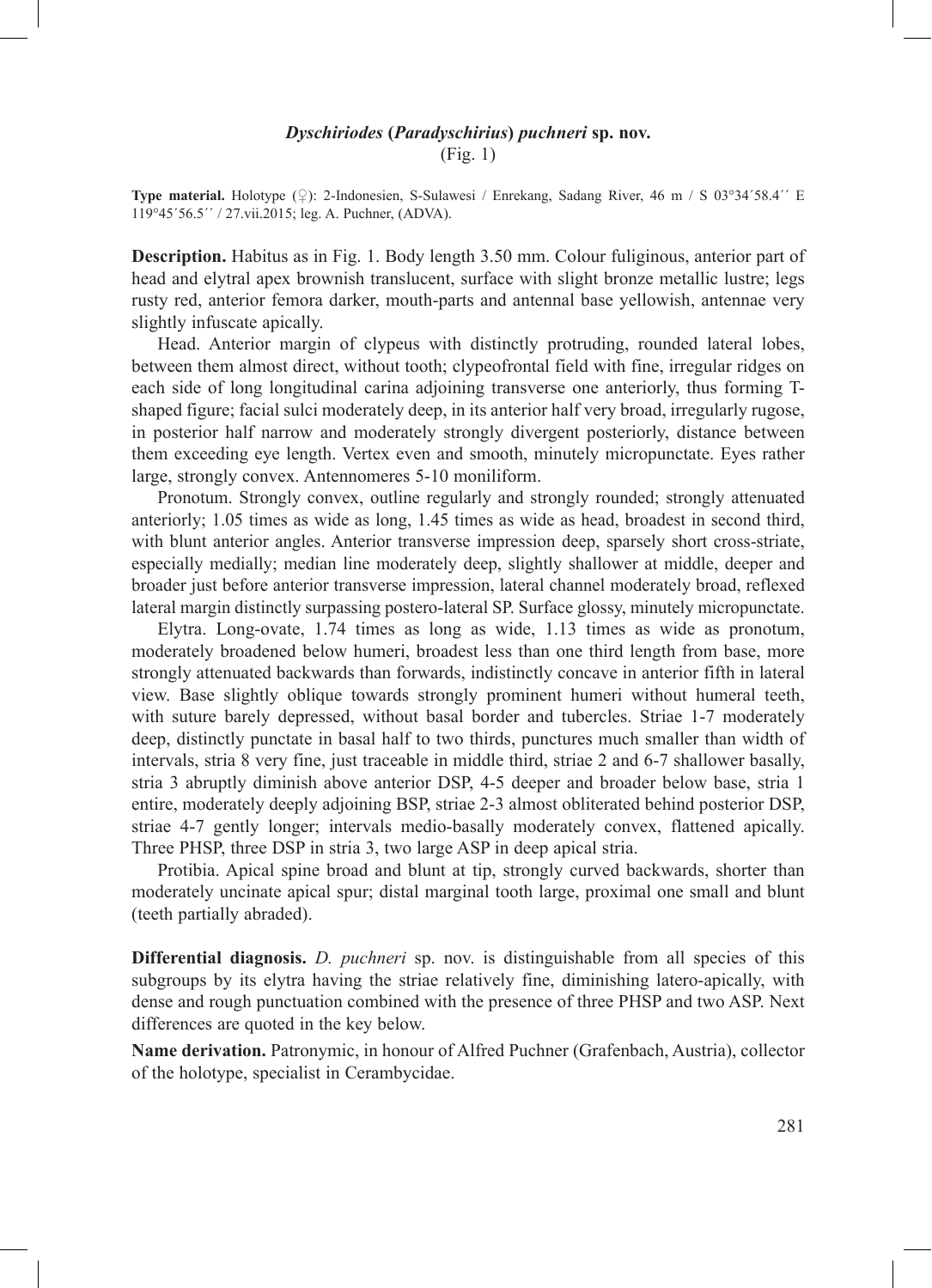# *Dyschiriodes* **(***Paradyschirius***)** *horaki* **sp. nov.** (Fig. 2)

**Type material.** Holotype (♀): S Thailand / Pattani distr., San Buri / 23-28.iv.1993, J. Horák leg., (PBPC). Paratype (1  $\circ$ ): Thai, Trang province / Hat Chao Mai National Park / 7°19´N 99°27′E / 25-27.x.1991, O. Martin leg. / Zoologisk Museum København, (ZMUC).

**Description.** Habitus as in Fig. 2. Body length 3.10 mm, in HT 3.35 mm in PT. Colour fuliginous, surface with bronze metallic lustre, head anteriorly and elytra at base and lateroapically brownish translucent, legs, mouth-parts and antennae rusty red, anterior femora indistinctly darker, antennae indistinctly infuscate apically.

Head. Anterior margin of clypeus with blunt, moderately protruding lateral lobes, between them almost direct; clypeofrontal field with fine, irregular rugosity on each side of irregular, long longitudinal carina adjoining irregular v-shaped one anteriorly, thus forming very broadly Y-shaped figure with another transverse carina on its bottom; facial sulci moderately deep, in its anterior half moderately broad, irregularly rugose, in posterior half narrow and strongly divergent posteriorly, distance between them not exceeding length of eye. Vertex vaulted, smooth, with few fine punctures below posterior margin of each eye, these very large and strongly convex. Antennomeres 5-10 moniliform.

Pronotum. Moderately strongly convex, outline regularly and rather poorly rounded; rather slightly attenuated anteriorly; in HT 1.09, in PT 1.07 times as wide as long, in HT 1.41, in PT 1.38 times as wide as head, widest in third fourth, with narrowly rounded anterior angles. Anterior transverse impression moderately deep, sparsely, very finely punctate; median superficial, reflexed lateral margin slightly surpassing postero-lateral SP. Surface glossy, minutely micropunctate.

Elytra. Long-ovate, in HT 1.75, in PT 1.72 times as long as wide, in HT 1.16, in PT 1.18 times as wide as pronotum, moderately broadened on sides, broadest below one third of length from base, more strongly attenuated backwards than forwards, not depressed in anterior fifth in lateral view. Base slightly oblique towards prominent humeri with large and sharp humeral teeth, with suture barely depressed, without basal border and tubercles. Striae 1-7 moderately deep, stria 1 complete, rather deeply connected with BSP, 2-7strongly weakened latero-apically, diminishing in apical sixth to third; densely and coarsely punctate, stria 8 very fine, just traceable in middle third, striae 2-3 slightly weakened basally, 6 and especially 7 shortened basally, 4 slightly, 5 moderately deeper basally. Punctures in intervals 5-7 distinctly smaller than width of moderately strongly convex intervals, latter flattened latero-apically. Three PHSP, three DSP in interval 3, one ASP in very deep apical stria.

Protibia. Apical spine broad and moderately sharp at tip, strongly curved backwards, as long as strongly uncinate apical spur; distal marginal tooth large, rather sharp, proximal one small and rather blunt.

**Differential diagnosis.** *D. horaki* sp. nov. is distinguishable from all species of this subgroup by the elytra having the striae relatively fine, diminishing latero-apically, with dense and rough punctuation and having the striae 4-5 only rather slightly deepened basally combined with the presence of three PHSP and one ASP. Next differences are quoted in the key below.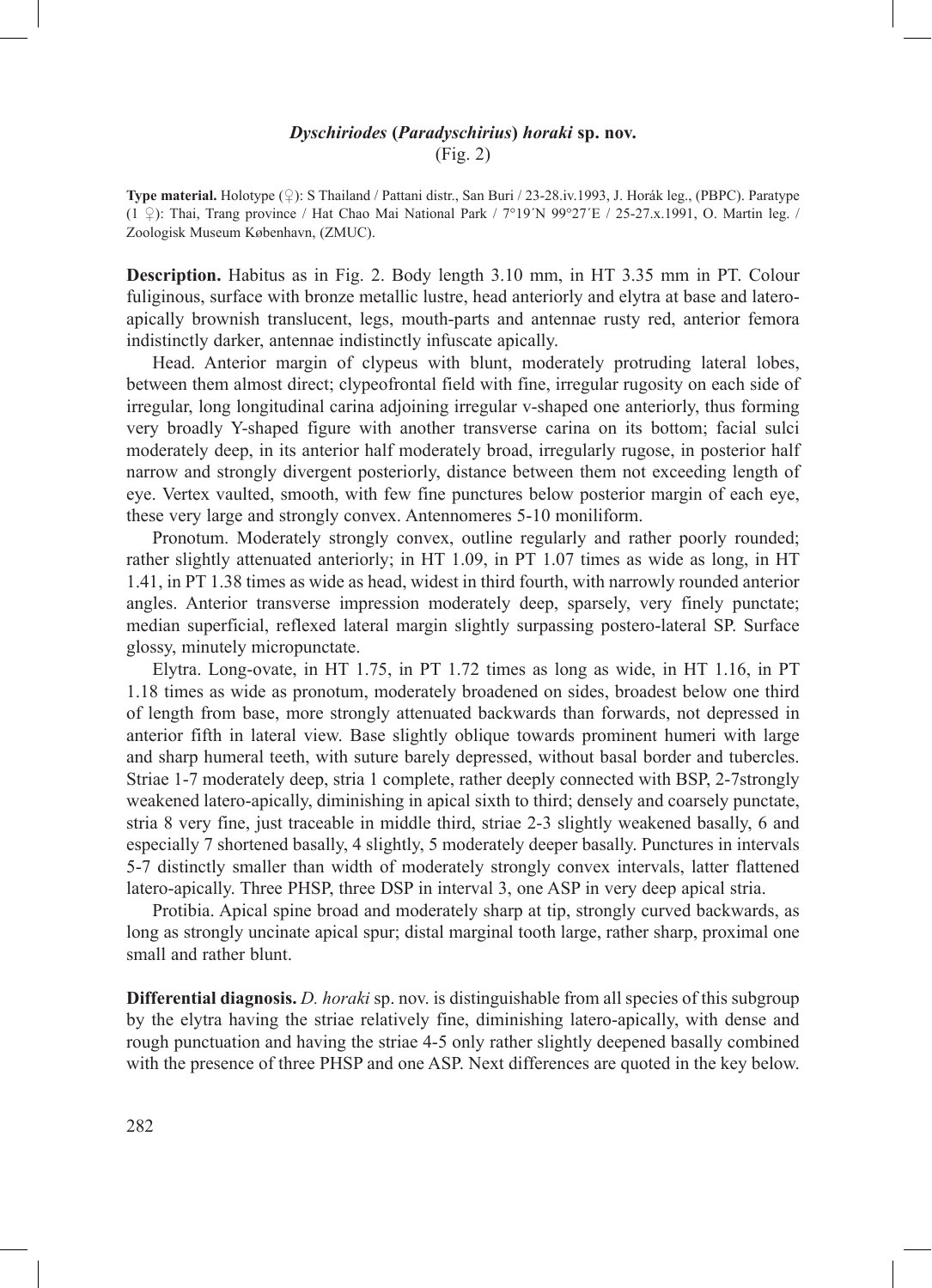**Name derivation.** Patronymic, in honour of my friend Jan Horák (Praha, Czech Republic), collector of the holotype, well known specialist in Mordellidae.

# *Dyschiriodes* **(***Paradyschirius***)** *wrasei* **sp. nov.** (Fig. 3)

**Type material.** Holotype (♀): China (Yunnan), Lincang Pref., / 27 km N Lincang / Nanding He river bank, 1108 m / 24°07´44.2´´ N 100°04´32.0´´ E / (washed from gravel-sand, / from roots of vegetation / 7.ix.2009, M. Schülke [34], (PBPC).

**Description.** Habitus as in Fig. 3. Body length 3.45 mm. Colour fuliginous, surface with bronze metallic lustre, elytra at base and latero-apically narrowly, indistinctly brownish translucent, legs, mouth-parts and 3-4 basal antennomeres rusty red, anterior femora indistinctly darker, antennae barely infuscate apically.

Head. Anterior margin of clypeus with blunt, slightly protruding lateral lobes, between them gently emarginated; clypeofrontal field with fine, irregular rugosity on each side of irregular, blunt longitudinal carina adjoining transverse one anteriorly, thus forming Tshaped figure; facial sulci moderately deep, in its anterior half moderately broad, irregularly rugose, in posterior half narrow and gently divergent posteriorly, distance between them about as length of eye. Vertex vaulted, with very dense micropunctures and irregular rests of fine reticulation; eyes large and strongly convex. Antennomeres 5-10 moniliform.

Pronotum. Moderately strongly convex, outline regularly and poorly rounded; strongly attenuated anteriorly; 0.99 times as wide as long, 1.44 times as wide as head, widest in third fourth, with narrowly rounded anterior angles. Anterior transverse impression moderately deep, sparsely, broadly and superficially cross-striate; median line rather fine, reflexed lateral margins distinctly surpassing postero-lateral SP. Surface in antero-lateral half with fine, irregular reticulation, posteriorly glossy, minutely micropunctate.

Elytra. Long-ovate, 1.78 times as long as wide, 1.17 times as wide as pronotum, gently broadened on sides, broadest distinctly above third of length from base, more strongly attenuated backwards than forwards, indistinctly depressed in anterior fifth in lateral view. Base rather slightly oblique towards prominent humeri without humeral teeth, with suture barely depressed, without basal border and tubercles. Striae 1-7 moderately deep, stria 1 complete, deeply adjoining BSP, striae 2-3, 6 and especially 7 shortened basally, 4-5 distinctly deeper basally; stria 8 almost diminish, composed from few very fine punctures; striae 2-4 weakened apically. Striae punctures sparse, rather fine, longitudinal, lateroapically finer. Punctures in intervals 5-7 much smaller than width of moderately strongly convex intervals, latter flattened medio-apically Three PHSP, three DSP in interval 3, two ASP in very deep apical stria.

Protibia. Apical spine broad and blunt at tip, moderately curved backwards, as long as slightly? uncinate (abraded) apical spur; distal marginal tooth moderately large, rather blunt, proximal one small and blunt (lateral teeth partially abraded).

**Differential diagnosis.** *D. wrasei* sp. nov. is unique within this subgroup by the head and the pronotum being distinctly reticulated as described above. It could be distinguished from the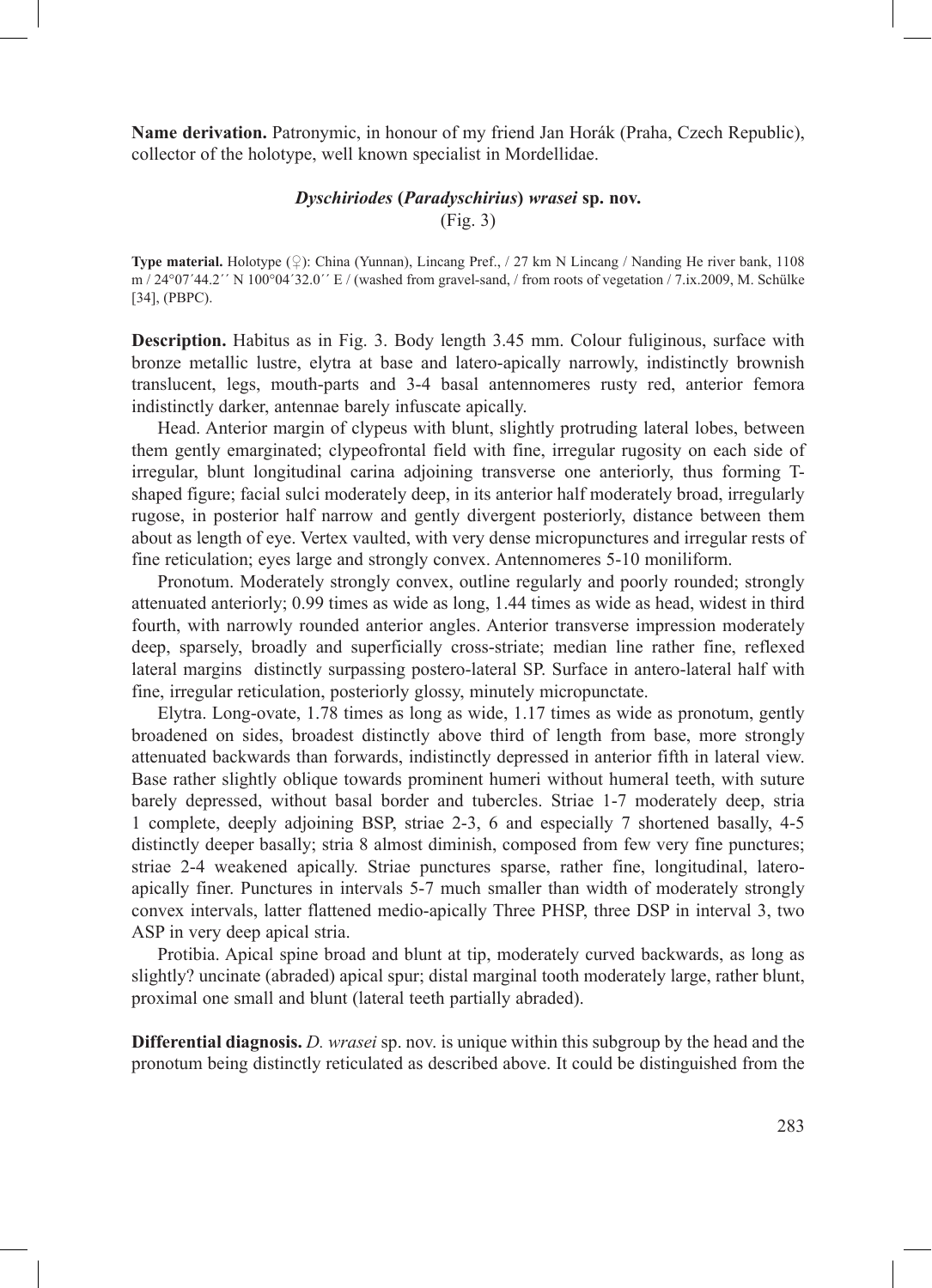

Figs. 1-3. Habitus dorsal aspect (actual length in parentheses behind the name). 1- *D. puchneri* sp. nov., HT (3.50 mm); 2- *D. horaki* sp. nov., HT (3.10 mm); 3- *D. wrasei* sp. nov., HT (3.45 mm).

most similar species, *D. verticalis,* moreover by the elytra having the striae 2-4 weakened apically, having three PHSP and two ASP (*D. verticalis* has one PHSP and one ASP). Next differences are quoted in the key below.

**Name derivation.** Patronymic, in honour of my friend David W. Wrase (Berlin, Germany), well known specialist in Carabidae.

# AFROTROPICAL SPECIES

## *Dyschiriodes devroeyianus* **(Burgeon, 1935)**

*Dyschirius Devroeyianus* Burgeon, 1935: 157. *Dyschirius Devroeyianus*: Kult, 1954: 331: Congo, DR Congo. *Dyschiriodes devroeyianus*: Fedorenko, 1997: 147.

Next material examined. (11 spec.): [DR Congo] Kinchassa /Waelbroeck /18.i.1900 or 1899 // Dyschirius Devroeyianus Burg. / K. Kult det. 1946, 1947 or 1950, one of them with: Compared / with Type / K. Kult det. 1947, (ADVA, IRSN, PBPC).

**Distrubution.** DR Congo and according to Kult (1954) also Congo.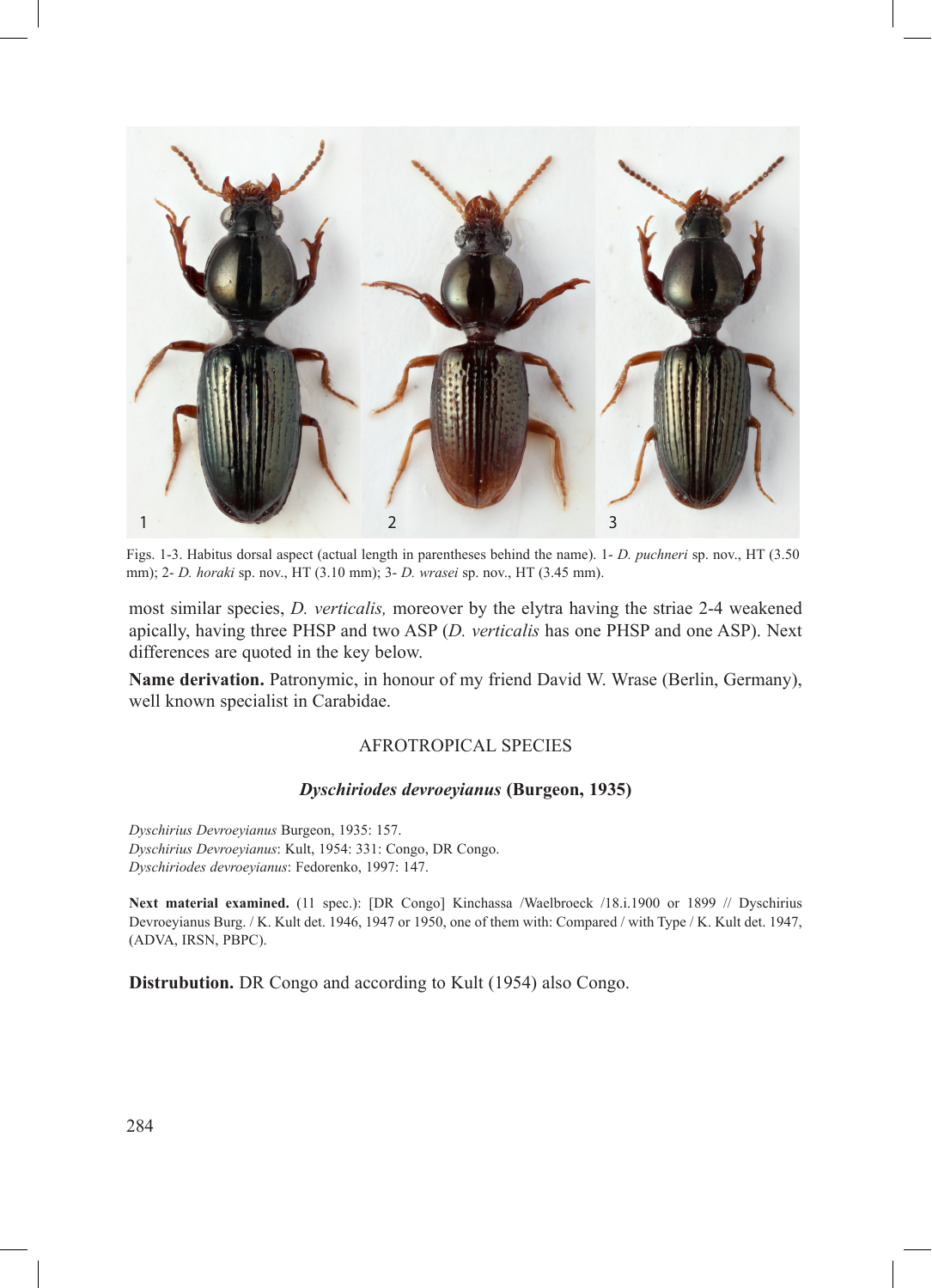#### *Dyschiriodes ruthmuellerae* **Bulirsch, 2009**

*Dyschiriodes ruthmuellerae* Bulirsch, 2009: 565.

**Type material.** Holotype (♂): Namibia; Caprivi, 1000 m / 20 km SE Divundu / 18.06 S - 21.40 E // 17.iii.2006; E-Y: 3726 / light trap / leg. R. Müller, (TMSA).

**Other material examined.** (1 spec.): Zambia, Southern / Kafue NP, NW Nanzhila Plains / S 16°12′35 E 25°47′40 / 18.i.2010, P. Schüle leg., (PBPC).

**Distrubution.** Namibia, Zambia; to date known in two specimens.

## KEY TO ORIENTAL SPECIES OF *D. VERTICALIS*-SUBGROUP

| 1(8)  | Elytra with one ASP.                                                                                                          |
|-------|-------------------------------------------------------------------------------------------------------------------------------|
| 2(3)  | Three PHSP; elytral striae obliterated latero-apically; striae 4-5 gently deepened below base. L 3.1-3.4 mm.                  |
|       |                                                                                                                               |
| 3(2)  | 1-2 PHSP; elytral striae not obliterated latero-apically; striae 4-5 strongly deepened basally.                               |
| 4(5)  |                                                                                                                               |
| 5(4)  | Larger species, L 2.8-4.5 mm. 1-2 PHSP.                                                                                       |
| 6(7)  | Larger, L 3.8-4.5 mm; eyes very large, pronotal anterior transverse impression mostly roughly cross-striate,                  |
| 7(6)  | Smaller, L 2.8-3.7 mm; eyes moderately large, anterior transverse impression not to finely cross-striate,                     |
| 8(1)  | Elytra with two ASP.                                                                                                          |
| 9(12) | Elytral striae obliterated latero-apically.                                                                                   |
|       |                                                                                                                               |
|       |                                                                                                                               |
|       | 11(10) Three PHSP; pronotum strongly narrowed anteriorly; eyes large. Sulawesi Isl.  D. puchneri sp. nov.                     |
|       | 12(9) Elytral striae distinct latero-apically; if slightly weakened then head and pronotum partially reticulate; 2-3<br>PHSP. |
|       | 13(14) Vertex and anterior half of pronotum distinctly reticulate. Eyes large; pronotal outline slightly convex,              |
|       | 14(13) Vertex and anterior half of pronotum not reticulate. Eyes moderately large; pronotal outline more convex.              |
|       | 15(16) Pronotum narrower, strongly attenuated anteriorly, elytral stria 3 less shortened basally, distinctly prolonged        |
|       | 16(15) Pronotum wider, less strongly attenuated anteriorly, elytral stria 3 shortened basally, not prolonged above            |

ACKNOWLEDGEMENTS. My hearty thanks are due to Alexander Dostal (Vienna, Austria); Maxwell Barclay and Beulah Garner (BMNH); David W. Wrase (Berlin, Germany), Jan Horák (Praha, Czech Republic); Alexey Solodovnikov (ZMUC); Peter Schüle (Herrenberg, Germany); Jiří Hájek (NMPC); Matthias Hartmann (NKME) and another colleagues for loans of the type and/or unidentified specimens and/or for donating specimens. I am also thankful to Martin Fikáček (Praha, Czech Republic) for preparing the figures.

#### REFERENCES

Andrewes H. E. 1929: *The Fauna of British India, including Ceylon and Burma. Coleoptera. Carabidae. Vol.1- Carabinae*. London: Taylor & Francis, xviii + 431 pp., 10 pls. + 1 map.